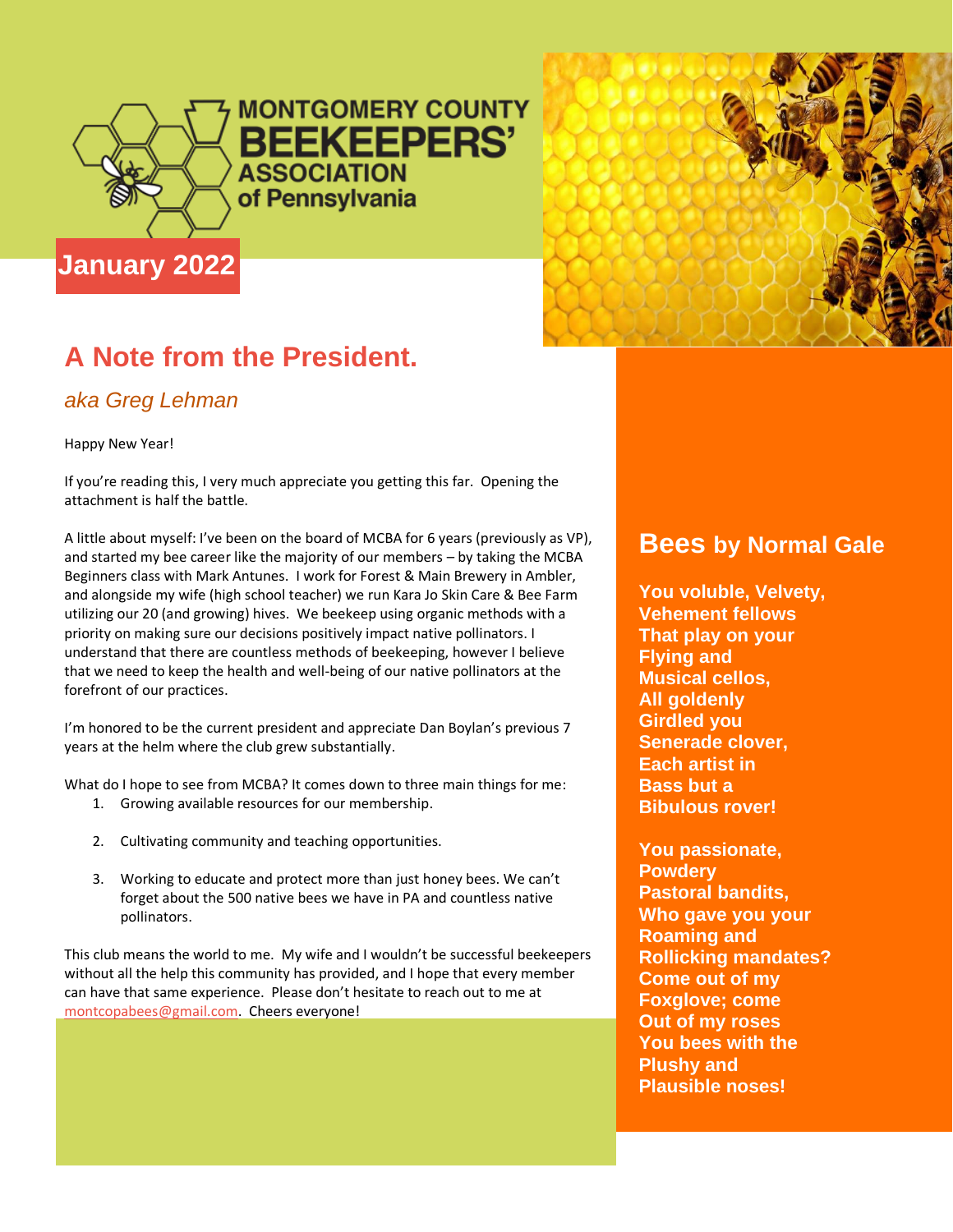## **A New Board for 2022!**

### *And new committees!*

Our Board consists of a President, VP, Treasurer, Secretary, Past President and 8 General Board members. This year we have five new Board members and voted on the board appointees for the first time in recent history - a great thing for MCBA!

We currently have a number of different committees. Each is chaired by a Board member, and we HIGHLY encourage general membership to get involved. We appreciate the folks who recently showed interest when renewing their 2022 memberships. These committees will be reaching out to you; don't you worry! *If you'd like to be included as well, you can update your profile on our website by logging in, going to your profile and editing profile. At the bottom of the "edit profile" screen there is a list of volunteer activities you can check boxes for. They are as follows:*

Queen Cell Committee General Meeting Planning Committee Wax Dipping Committee Banquets Committee \*Nomination/Election Committee \*Grant Committee Website Committtee \*Grafting Class Committee \*denotes new within the past year President: Greg Lehman VP: Regina Rhoa Treasurer: Melissa Natale \*Secretary: Melissa Shainline Past President: Dan Boylan General Board Members: Dr. Vince Aloyo Scott Famous Jeanne Gable Kelly Downs \*George Balock \*Derek Pruyne \*Bob Buswick \*Robert Brooks \*denotes new to the board

Special Shoutout to the Banquet Committee. Y'all did a phenomenal job with the 2021 Banquet held November 13<sup>th</sup> at the Variety Club!

Special Shoutout to current board member Dr. Vincent Aloyo and Mark Antunes for being named 2020 and 2021 Beekeepers of the Year by PSBA. Your contributions to our community are unmeasurable.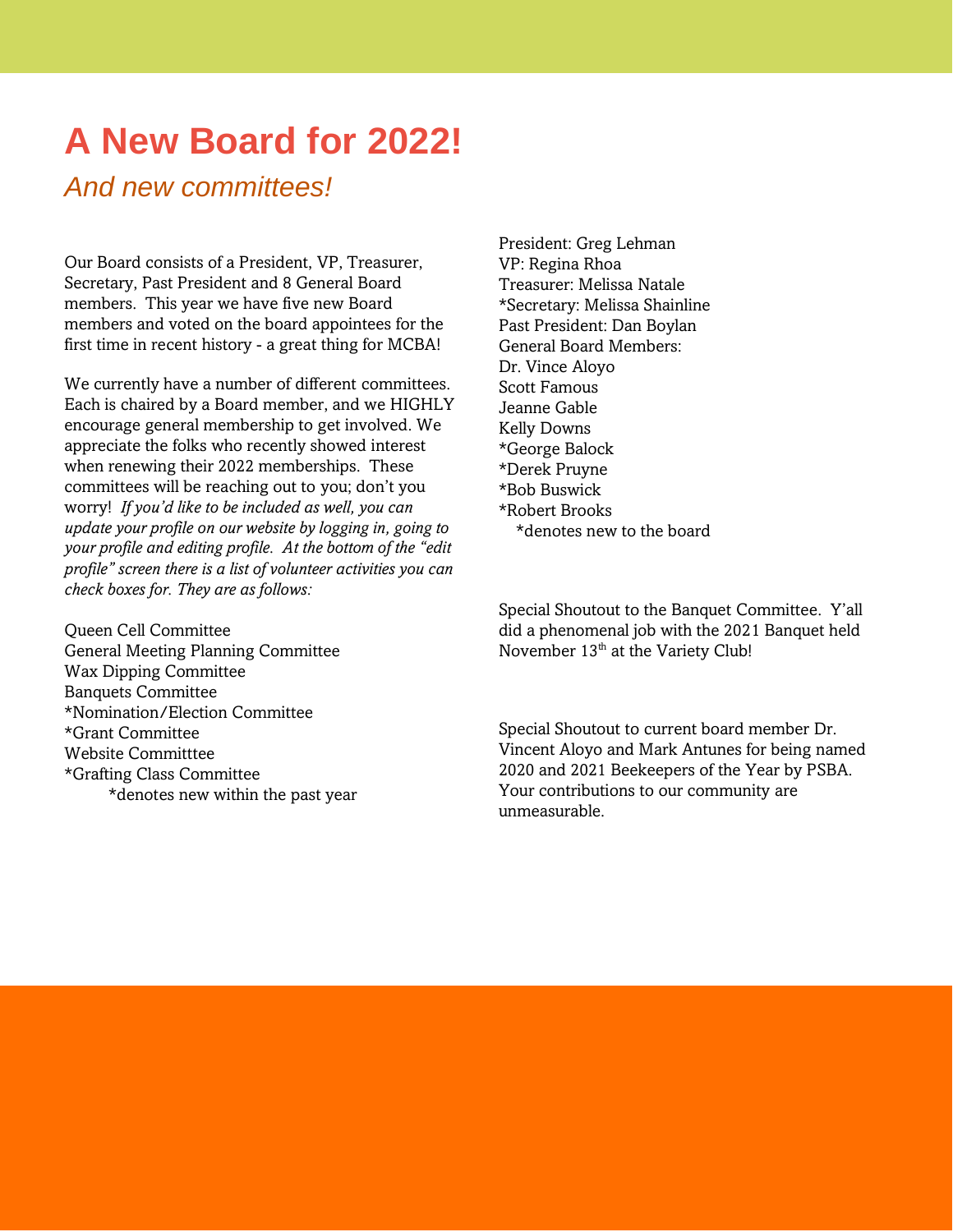# Education with Montgomery County Beekeepers' Association

#### Beginners Class with Mark Antunes – registration currently open.

- 8 Classes (once a month) starting February 15<sup>th.</sup>
- More details can be found on the website [\(https://www.montcopabees.org/page-18094\)](https://www.montcopabees.org/page-18094)
- In-person starting with the first class (vaccination required).

#### Intermediate Class with Dr. Vincent Aloyo – registration currently open

- 8 Classes (once a month) starting February  $23^{rd}$
- Designed for the person who has kept bees for at least one year and who wants to advance their beekeeping skills to the next level. Vince does an amazing job updating his teachings with new information every year.
- The first couple meetings will be via Zoom until weather permits in-person meetings and being in the beeyard (vaccination required).
- Main Topics (by month)– Honey Bee Biology and Winter Survival Mechanisms. Swarm Control methods and important sources of nectar/pollen. Catching Swarms and preparing for the honey flow. Biology of the colony after the swarm has left. Varroa control and preparing summer nucs. Honey bee diseases and pests. Using beeswax and preparing for fall. Preparing for winter and more on varroa treatments and overwintering small colonies.
- Spread the word, we could use some more enrollment and this class is amazing!

#### Queen Grafting Class (level I and II) with Scott Famous and Dr. Vincent Aloyo

• Currently in planning phase so be on the lookout for more details. The goal is to have these classes in early May.